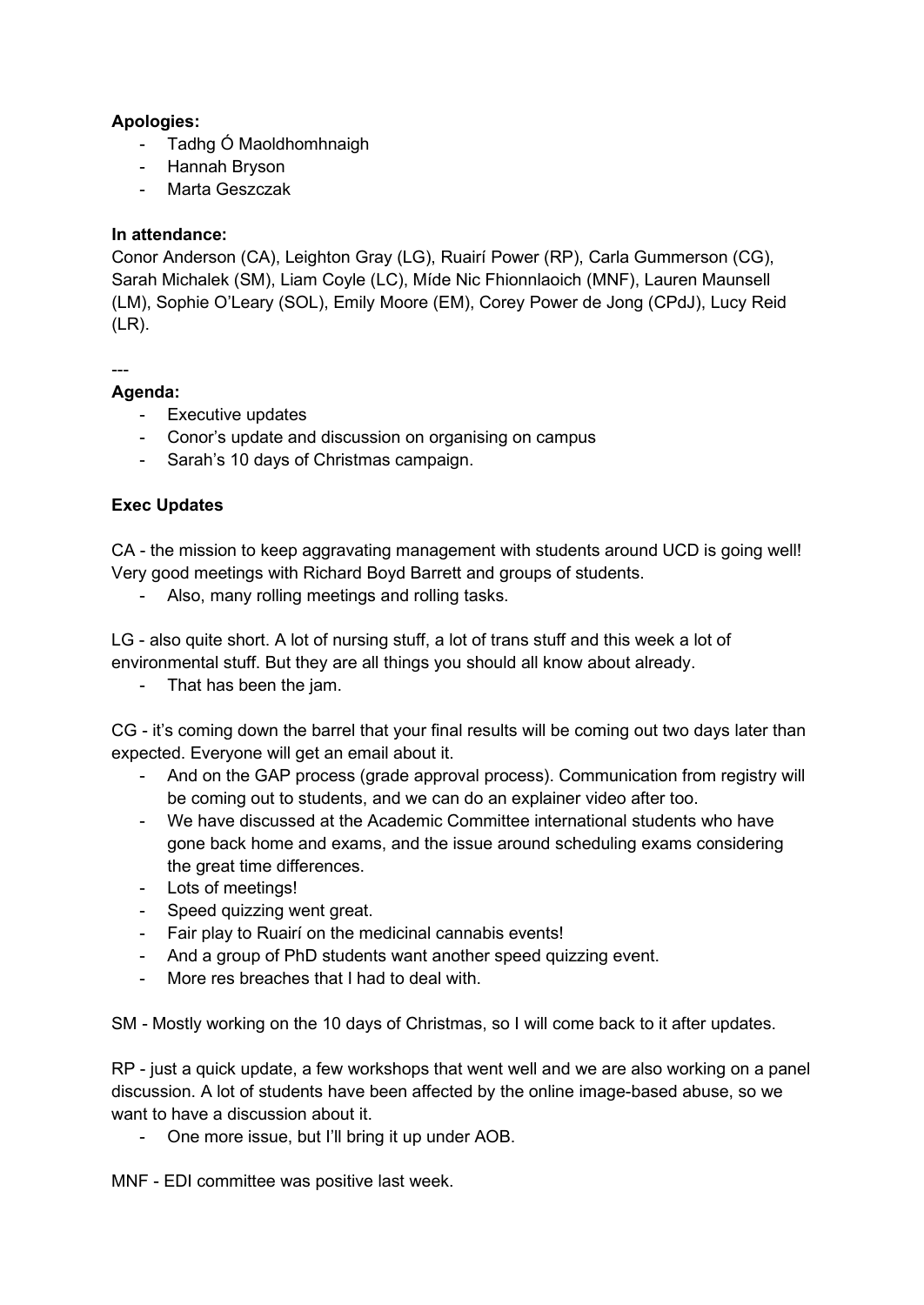- One thing that came in today - the issue of returning books to the library. Liam, I know you've dealt with this issue, maybe you have some advice?

LC - Best to chat directly with the library. It appears to be dealt with on a case by case basis.

LG - I think they can send envelopes/packs and stamps, so that UCD covers the cost of posting books back.

EM - very low engagement, despite some issues still ongoing. Tough to mobilise online.

- International students and exams are coming up too - my school was notified that no accommodations will be made for students in other parts of the world. For academic integrity reasons there will be no flexibility, we have been told.

CA - yeah, the problem is that while some schools/ colleges are providing open book, 12 hour exams and other structures which accommodate students who are doing remote exams around the world - there is no way of getting this done for the whole university. The decisions are taken at a local level. Emily - do you think students would want to organise around that?

EM - the science reps were a bit intimidated about attending big meetings on this, but when I suggested a more local level town hall for students, they seemed more up for it. With help from you guys, maybe we could organise that.

SOL - mostly as per my last report.

LR - had my first college council last week. Hoping to engage more in semester 2 with everybody.

- Good feedback and chats.
- We've also across the school had trouble with lecturers and not great responses when you raise issues with lecturers.
- Working on making sure students also know about the shorter periods for raising grade appeals.

CA - yeah, this issue of lecturers not responding well to student complaints is definitely recurring, and it's easy for lecturers to ignore individuals. So if you can mobilise a number of classmates to email the lecturer, a template that clogs their inbox or writing one letter and getting the class to sign it off.

LR - people are annoyed, but also kinda want to keep going and see how the next exams go. So I'm not sure what the best response is.

CPDJ - college council went well last week. We want to set up a college-wide discord as well, to help class reps reach out to constituents and also connect students in smaller courses who don't have class reps.

- Also tackling issues with lecturers.

LC - had a college forum last week.

There is also the big issue of having one less week of college, but the same work loads.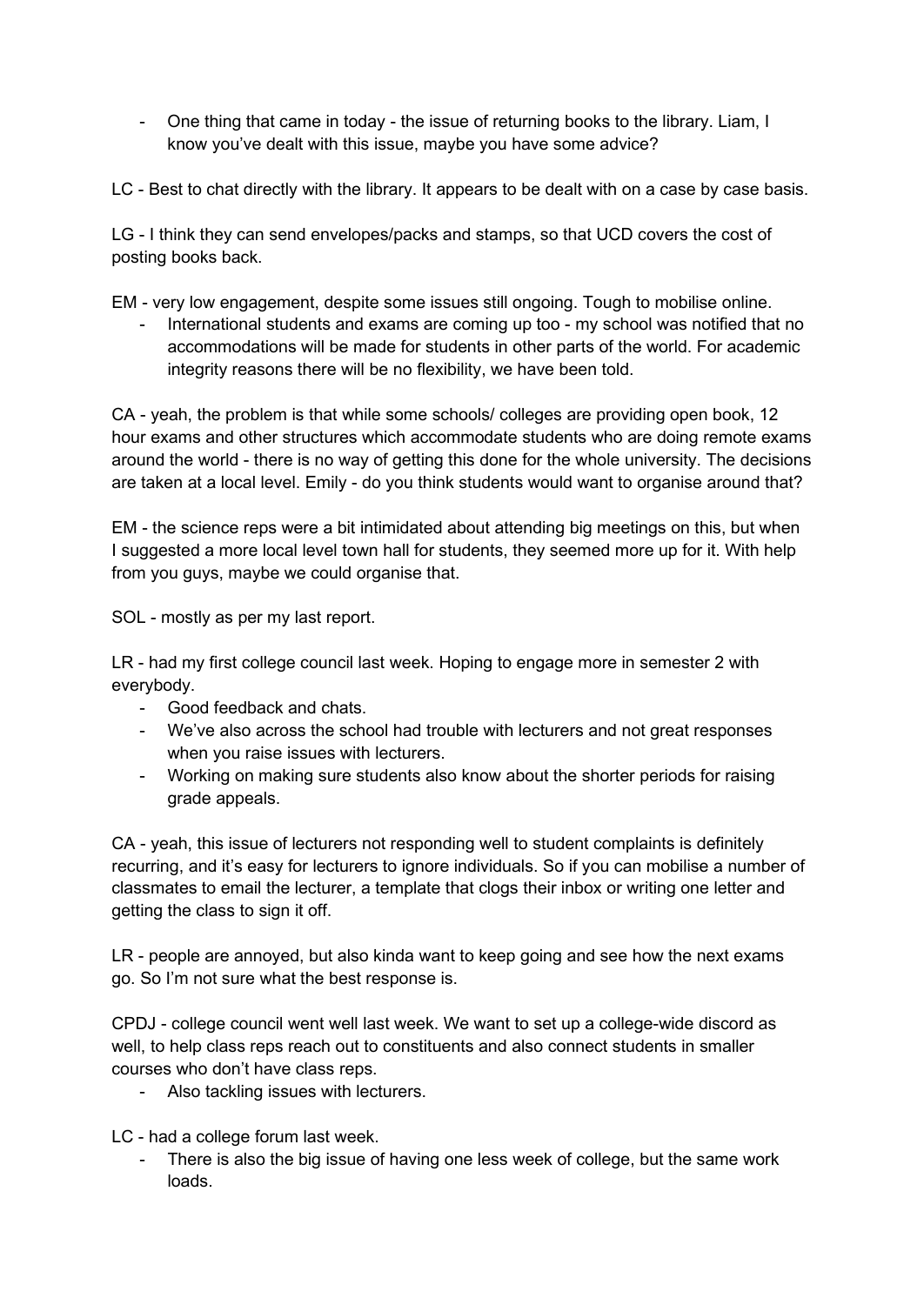- A lot of these issues need to be sorted at module head level, so we are just trying to channel them all there.
- Business college council too. Apart from the Smurfit demands, the teaching has been well received. More problematic at the undergraduate level - students are finding it too stressful.
- Overall, students are disappointed about this trimester and hope that UCD will learn some lessons from it and do better with the next online trimester.
- The lack of a study week and the workloads in general are really problematic.

LM - not much more to add. Had a history student reach out to me with issues for a staffstudent forum, so we'll be speaking with the other history reps too to help them prepare for the staff-student forum. Other than that, there's not a whole lot going on.

# **10 UCDSU Christmas Days**

SM - We are on day 1, and about to announce the first winner.

- Please share this as much as you can, and do participate!!
- We're at 310 euro on donations so far, woo.

#### **Conor - Item for discussion at the next Council**

CA - I want to open the discussion about getting organised, and get more students addressing whatever issue they care about.

EM - anyone that I have spoken to has just felt really disheartened and helpless, as an individual going against all of the issues happening right now.

LC - we need to mobilise, have numbers and build it from the ground before we go to management.

LR - yeah, people are pretty burnt out though, and it's hard to get large groups of students to come together at this part of the semester in particular.

CA - it's more about laying the groundwork and being ready - like how the grad med students have been, and being ready when in person protests are safe.

- It's an important opportunity for us to create a ground swell with students.

LC - so much of these issues, we predicted them. So, we know that exams will go poorly for some schools. We have to be proactive about how we act on these issues, rather than waiting to react.

EM - in my school, there is a lot of disheartenment. There are so many brick walls that we are hitting, it's hard to encourage people to keep fighting.

#### **AOB - Ruairi**

RP - the UMT Student Experience Group committee